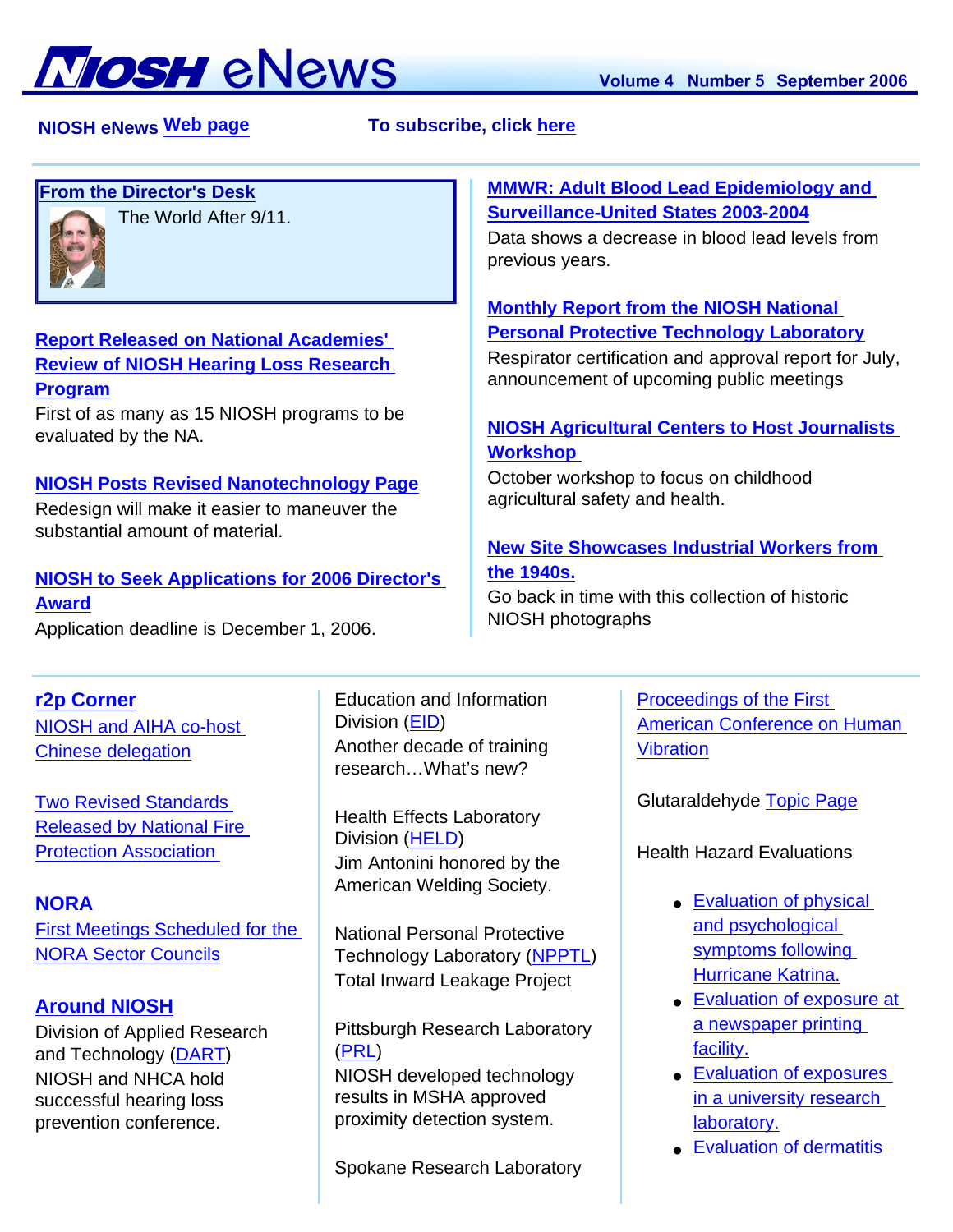Division of Respiratory Disease Studies ([DRDS\)](#page-5-2) MMWR: Advanced Cases of Coal Workers' Pneumoconiosis: Two Counties, Virginia, 2006

Division of Safety Research ([DSR](#page-5-3))

Florida fire department incorporates NIOSH design features to improve EMS workers safety.

Division of Surveillance, Hazard Evaluations, and Field Studies ([DSHEFS\)](#page-6-4)

Marie Haring Sweeney receives award for international health service.

#### [\(SRL\)](#page-6-5)

Laboratory hosts Major Hazard Risk Assessment course.

**[News From Our Partners](#page-7-4)**

[AAOHN to debut conference for](#page-7-5) [leadership achievement in](#page-7-5) **[September](#page-7-5)** 

**[Communication Products](#page-8-2)**

[Preventing Asthma and Death](#page-7-6) [from MDI Exposure During](#page-7-6)  [Spray-on Truck Bed Liner and](#page-7-6) [Related Applications](#page-7-6)

[NIOSH videos available as audio](#page-7-7) [pod casts](#page-7-7)

[and exposure to](#page-8-1)  [metalworking fluids](#page-8-1) [exposure.](#page-8-1)

**[Upcoming Events](#page-8-3)**

*[Contact Dermatitis 2006 –](#page-8-4)  [Blending Science with Best](#page-8-4)  [Practice](#page-8-4)*

*[Noise-Induced Hearing Loss in](#page-8-5) [Children at Work and Play](#page-8-5)*

*[International Conference on](#page-8-6)  [Nanotechnology Occupational](#page-8-6) [and Environmental Health and](#page-8-6)  [Safety: Research to Practice](#page-8-6)*

**[Word of the Month](#page-8-2)**  [Proximity detection systems](#page-8-7)

### <span id="page-1-0"></span> **From the Director's Desk**

On September 11, the United States marks the fifth commemoration of the 9/11 terrorist attacks. First and foremost, the commemoration gives occasion to honor the courage of those who died in the attacks, to express our deepest sympathy for their survivors and loved ones, to thank the responders who labored selflessly at the disaster site, and to recognize the continuing impact of those tragedies.

I am proud that NIOSH has worked closely with its universe of partners and stakeholders to address the health and safety demands of the 9/11 disaster.

This work has drawn on scientific and technical expertise rooted in NIOSH's 35 years of leadership. It has also challenged NIOSH, in many ways, to adapt its expertise to the changing landscape of the post 9/11 era. To name some of these contributions:

Within hours of the World Trade Center (WTC) destruction, NIOSH staff were on site at Ground Zero to offer technical assistance to responders who labored heroically in the wake of the attacks. This was part of an unprecedented federal deployment of help.

In other technical assistance, NIOSH also helped to assess and recommend steps to address potential occupational exposures to workers in several buildings in the zone of the WTC dust plume.

NIOSH has been the diligent steward of federal funds to fund medical screening, monitoring, and treatment of WTC responders. This effort was begun with first steps in 2002, recognizing the need to identify, anticipate, and address potential health threats associated with WTC exposures in rescue, recovery, clean up, and restoration.

NIOSH has built on lessons learned from the 9/11 emergency response to help design new equipment and strategies for safeguarding responders in large-scale disasters.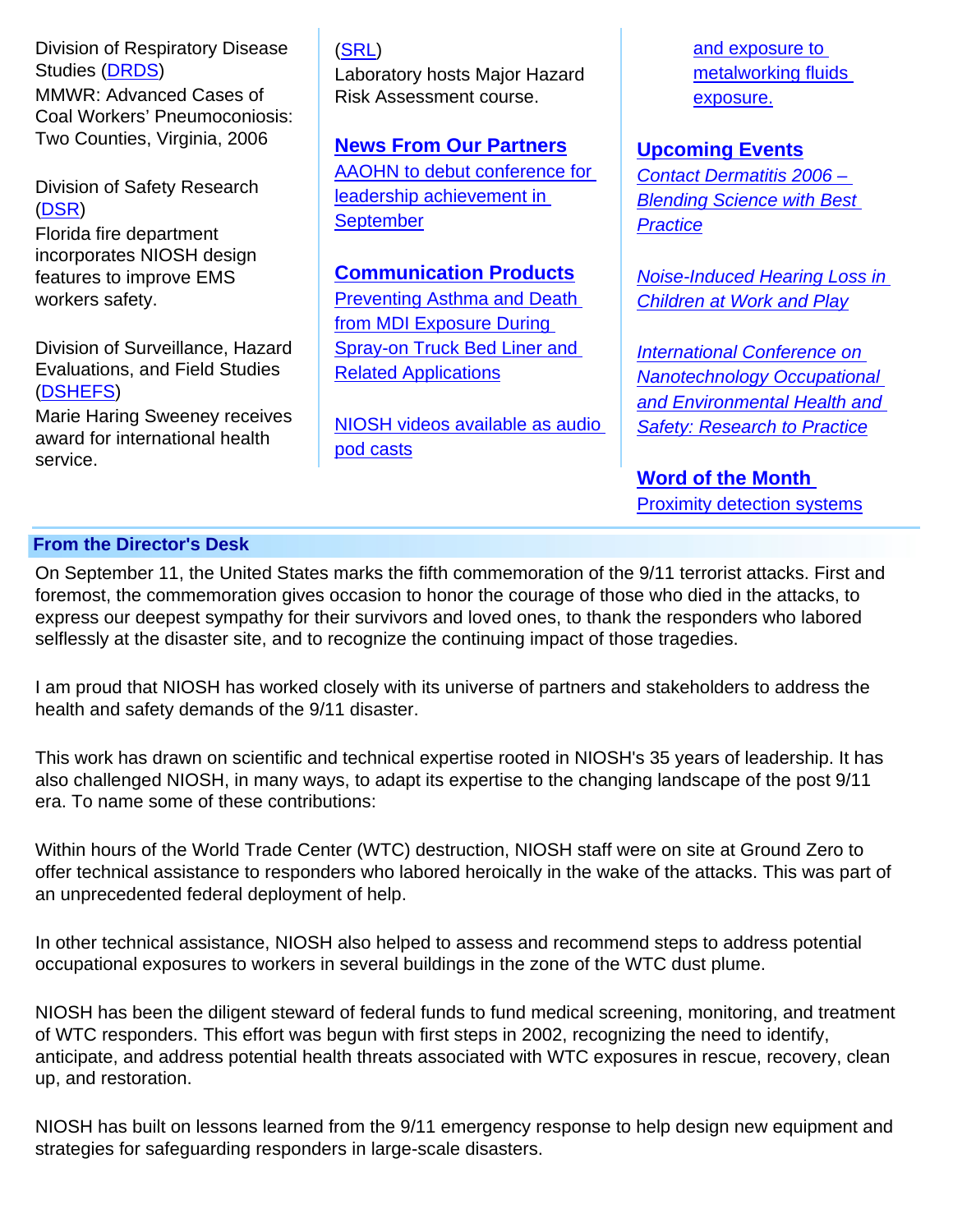More information can be found at the WTC topic page at<http://www.cdc.gov/niosh/topics/wtc/>. In the past seven months, I have been privileged to meet many in the New York City community. Their personal stories have reinforced my conviction that NIOSH has a vital continuing role to play in strengthening safety, health, and security in the post-9/11 workplace. With your help, we are dedicated to fulfilling that mission.

## <span id="page-2-0"></span> **Report Released on National Academies' Review of NIOSH Hearing Loss Research Program**

The National Academies' Committee to Review the NIOSH Hearing Loss Research Program released its report of findings and recommendations on August 30, 2006. The Hearing Loss Research Program is the first of as many as 15 NIOSH programs that will be evaluated with respect to their impact, relevance, and performance addressing emerging issues. A copy of the report is available online at [http://www.iom.edu/](http://www.iom.edu/Default.aspx?id=36811) [Default.aspx?id=36811.](http://www.iom.edu/Default.aspx?id=36811) NIOSH thanks the National Academies, the evaluation committee, and review participants for their work. NIOSH is studying the report's findings and recommendations. More information about National Academies' evaluation of NIOSH research programs can be found at [http://www.cdc.gov/](http://www.cdc.gov/niosh/nas) [niosh/nas.](http://www.cdc.gov/niosh/nas)

## <span id="page-2-1"></span> **NIOSH Posts Revised Nanotechnology Page**

A revised nanotechnology topic page, describing NIOSH research on the occupational safety and health implications and applications of this emerging technology, is available online at [http://www.cdc.gov/niosh/](http://www.cdc.gov/niosh/topics/nanotech) [topics/nanotech.](http://www.cdc.gov/niosh/topics/nanotech) The page was revised to make it easier for stakeholders and the general public to navigate, read, and use, reflecting the substantial amount of material that has been added to the topic page since the original version was introduced in 2004. The revised page also highlights an updated version of the online document "Approaches to Safe Nanotechnology: An Information Exchange with NIOSH," which was first posted in 2005.

## <span id="page-2-2"></span> **NIOSH to Seek Applications for 2006 Director's Award**

NIOSH is soliciting applications for the 2006 NIOSH Director's Award for Scientific Achievement in Occupational Safety and Health. The award each year recognizes outstanding scientific research achievement in the field of occupational safety and health that has made a major impact or has the potential of making a major impact for practitioners and workplaces. Researchers who are currently receiving independent investigator-initiated grant support from NIOSH are eligible for the competitive award, which provides a \$10,000 supplement in direct costs to the grant that is the basis for the work cited in the award. Watch the NIOSH Web page at<http://www.cdc.gov/niosh/oep>for the announcement.

<span id="page-2-3"></span>With the 2005 Director's Award, NIOSH was pleased to recognize the exemplary research of Dr. Charles A. Czeisler, whose positions include Baldino Professor of Sleep Medicine and Director of the Division of Sleep Medicine at Harvard Medical School. The 2005 award recognized groundbreaking research by Dr. Czeisler on the impact of long working hours on serious medical errors by interns, and reductions in the rate of such errors with strategic limitations on work shifts. More information about Dr. Czeisler and his research activities can be found at [http://sleep.med.harvard.edu/people/faculty/210/Charles+A+Czeisler+PhD+MD.](http://sleep.med.harvard.edu/people/faculty/210/Charles+A+Czeisler+PhD+MD)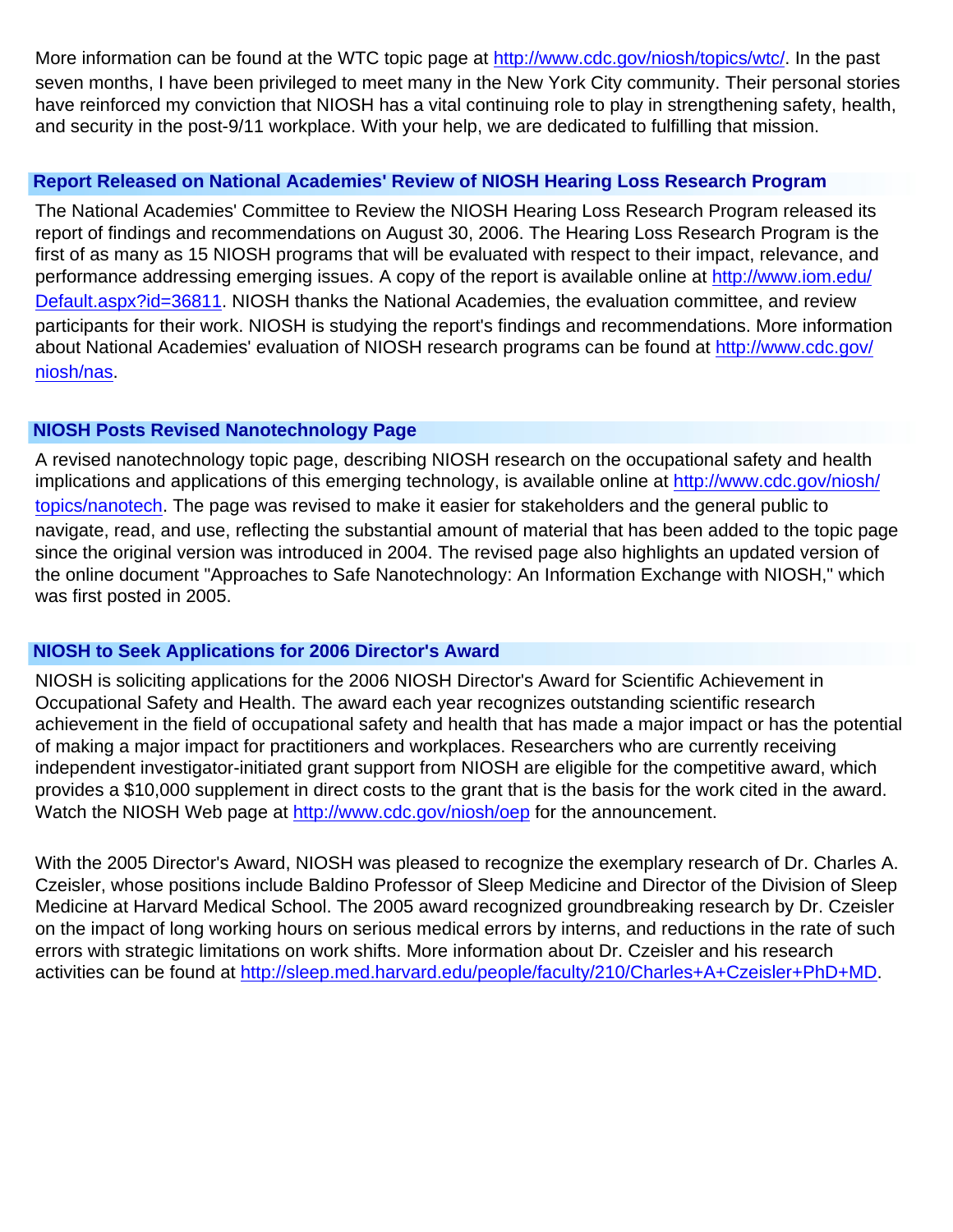### **MMWR: Adult Blood Lead Epidemiology and Surveillance-United States 2003-2004**

The number of U.S. adults with elevated blood lead levels declined in 2003-2004 from previous years, according to new findings reported by NIOSH from data collected through the Adult Blood Lead Epidemiology and Surveillance (ABLES) program. The program is funded by NIOSH and enhances health surveillance to identify elevated blood lead levels. The new findings were reported in Morbidity and Mortality Weekly Report (MMWR) for August 18. The full MMWR can be accessed at [http://www.cdc.gov/mmwr/](http://www.cdc.gov/mmwr/preview/mmwrhtml/mm5532a2.htm) [preview/mmwrhtml/mm5532a2.htm.](http://www.cdc.gov/mmwr/preview/mmwrhtml/mm5532a2.htm) More information on the ABLES program can be found at [http://www.](http://www.cdc.gov/niosh/topics/ABLES/ables.html) [cdc.gov/niosh/topics/ABLES/ables.html.](http://www.cdc.gov/niosh/topics/ABLES/ables.html)

## <span id="page-3-0"></span> **Monthly Report from the NIOSH National Personal Protective Technology Laboratory**

The NIOSH National Personal Protective Technology Laboratory (NPPTL) releases new figures on the respirator certification and approval process. During the month of July, 17 requests for extensions of existing respirator approvals and nine applications for new approvals were opened. In addition, NIOSH opened processes for reviewing quality assurance (QA) manuals for three respirator products; some manufacturers choose to submit their QA manuals for NIOSH review prior to submitting the actual products. Thirty applications were closed. These include 23 air-purifying, five air-supplied respirator applications as well as applications involving two quality assurance manuals, 14 extensions of approval and eight new approvals. Certification was granted for 27 products, and one application was denied and two were withdrawn. NIOSH also conducted post-certification activities, including three site audits and four product audits. Product audits are conducted on previously certified respirators that NIOSH purchases and checks to ensure they are still in compliance with NIOSH certification standards.

NPPTL will host the following public meetings.

- September 19, 2006 Arlington, Virginia public meeting to discuss concept requirements for closed-circuit escape respirators
- September 28, 2006 Golden, Colorado public meeting to discuss concept requirements for closed-circuit escape respirators
- October 11, 2006 Pittsburgh, Pennsylvania respirator manufacturers meeting
- October 12, 2006 Pittsburgh, Pennsylvania public meeting to discuss ongoing standards and research developments
- $\bullet$  October 13, 2006 Pittsburgh, Pennsylvania public meeting to discuss new and continuing research

Additional details, including registration information, are available on the NPPTL Web site [http://www.cdc.](http://www.cdc.gov/niosh/npptl/) [gov/niosh/npptl/.](http://www.cdc.gov/niosh/npptl/)

## <span id="page-3-1"></span> **NIOSH Agricultural Centers to Host Journalists Workshop**

The "Children and Agriculture: Telling the Story" Workshop for Journalists will be held October 20-21 in Wenatchee, Washington. This workshop provides an excellent opportunity for interested journalists to learn more about the role of media covering childhood agricultural safety and health issues. Among the topics for discussion: children at work in the agriculture industry, farmworker housing and children's health, and environmental exposures including pesticide takehome pathways. The workshop will be hosted by two NIOSH Agricultural Centers: the National Children's Center for Rural and Agricultural Health and Safety and the Pacific Northwest Agricultural Safety and Health Center. More information on the workshop can be found at [http://www.marshfieldclinic.org/nfmc/pages/default.aspx?](http://www.marshfieldclinic.org/nfmc/pages/default.aspx?page=nfmc_edu_and_train_journ_wkshp_welcome)

[page=nfmc\\_edu\\_and\\_train\\_journ\\_wkshp\\_welcome](http://www.marshfieldclinic.org/nfmc/pages/default.aspx?page=nfmc_edu_and_train_journ_wkshp_welcome) or by contacting Scott Heiberger, National Farm Medicine Center, at [heiberger.scott@mcrf.mfldclin.edu.](mailto:heiberger.scott@mcrf.mfldclin.edu)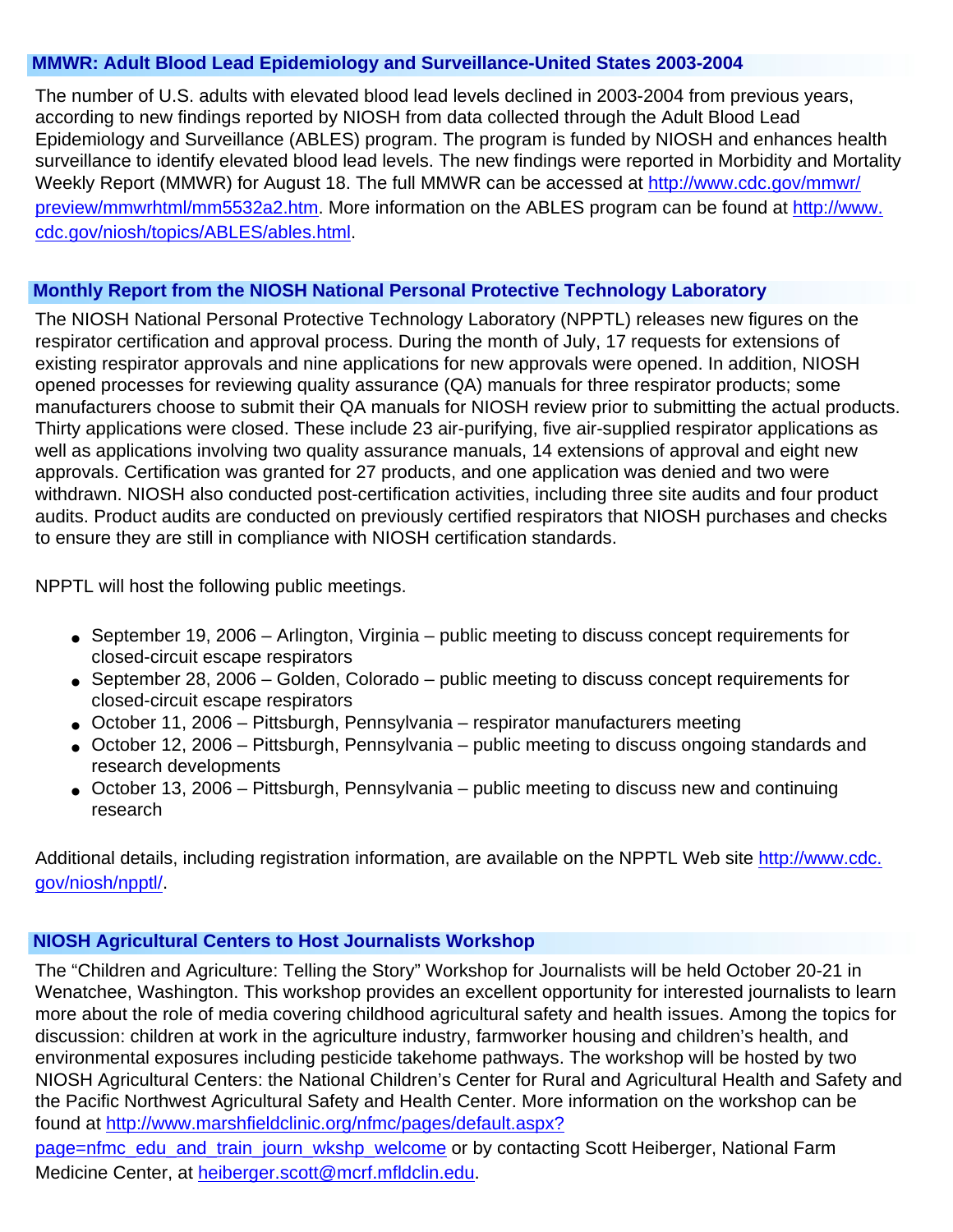#### <span id="page-4-0"></span> **New Site Showcases Industrial Workers from the 1940s.**

Over 50 photos of Connecticut workers and occupational health professionals are now available for viewing on the Connecticut Department of Public Health Web site. These photos are from the NIOSH Collection of Historic Photographs and were taken by John Collier, Jr., a photographer for the Farm Security Administration on assignment for the U.S. Public Health Service and the State of Connecticut Department of Health in the early 1940's. The photos and brief descriptions can be viewed at [http://www.dph.state.ct.us/](http://www.dph.state.ct.us/BRS/EOHA/Documents/present.pdf) [BRS/EOHA/Documents/present.pdf](http://www.dph.state.ct.us/BRS/EOHA/Documents/present.pdf).

#### <span id="page-4-1"></span> **r2p Corner**

#### **NIOSH and AIHA co-host Chinese delegation**

<span id="page-4-2"></span>NIOSH and the American Industrial Hygiene Association (AIHA) had the pleasure of cohosting a delegation of Chinese occupational safety and health officials and industry leaders on August 17, 2006. Marilyn Fingerhut, NIOSH Office of the Director, and Ed Thimons, NIOSH Pittsburgh Research Laboratory, represented NIOSH at the event. Dr. Fingerhut



provided details on NIOSH global activities and Mr. Thimons presented the NIOSH mining safety and health research program with particular emphasis on methane and dust control. This meeting furthers our partnership agreement with AIHA and extends the global exchange of occupational safety and health information.

## <span id="page-4-3"></span>**Two Revised Standards Released by National Fire Protection Association**

The National Fire Protection Association (NFPA) recently released two revised personal protective equipment (PPE) certification standards. As part of a Memorandum of Understanding between NIOSH and NFPA, personnel from the NIOSH National Personal Protective Technology Laboratory serve as members of the NFPA committees revising the standards and contributed scientific, technical and user information that was critical to the revision process. *NFPA 1994 Standard on Protective Ensembles for First Responders to CBRN Terrorism Incidents* sets minimum levels of protection for emergency first responders to incidents involving chemical, biological, radiological, and nuclear (CBRN) particulate terrorism agents. The revised standard sets ensemble protective performance of hazard environments requiring the use of respiratory protective devices approved to NIOSH CBRN respirator standards. *NFPA 1971 Standard on Protective Ensembles for Structural and Proximity Fire Fighting* now includes an optional protection category for CBRN hazards. More information on the revised standards can be found on the NFPA Web site, [http://www.nfpa.org](http://www.nfpa.org/).

#### <span id="page-4-4"></span> **NORA**



## <span id="page-4-5"></span>**First Meetings Scheduled for the NORA Sector Councils**

The NORA Sector Councils are getting to work for occupational safety and health research. During the next six months, eight sector councils and one sub sector council will meet to draft goals, performance measures, and implementation plans for the nation. The following table outlines the upcoming meetings.

| <b>Sector Council</b>             | Date (2006-2007) | <b>Contact information</b>              |
|-----------------------------------|------------------|-----------------------------------------|
| Agriculture, Forestry and Fishing | January          | <b>Brad Husberg</b><br>BHusberg@cdc.gov |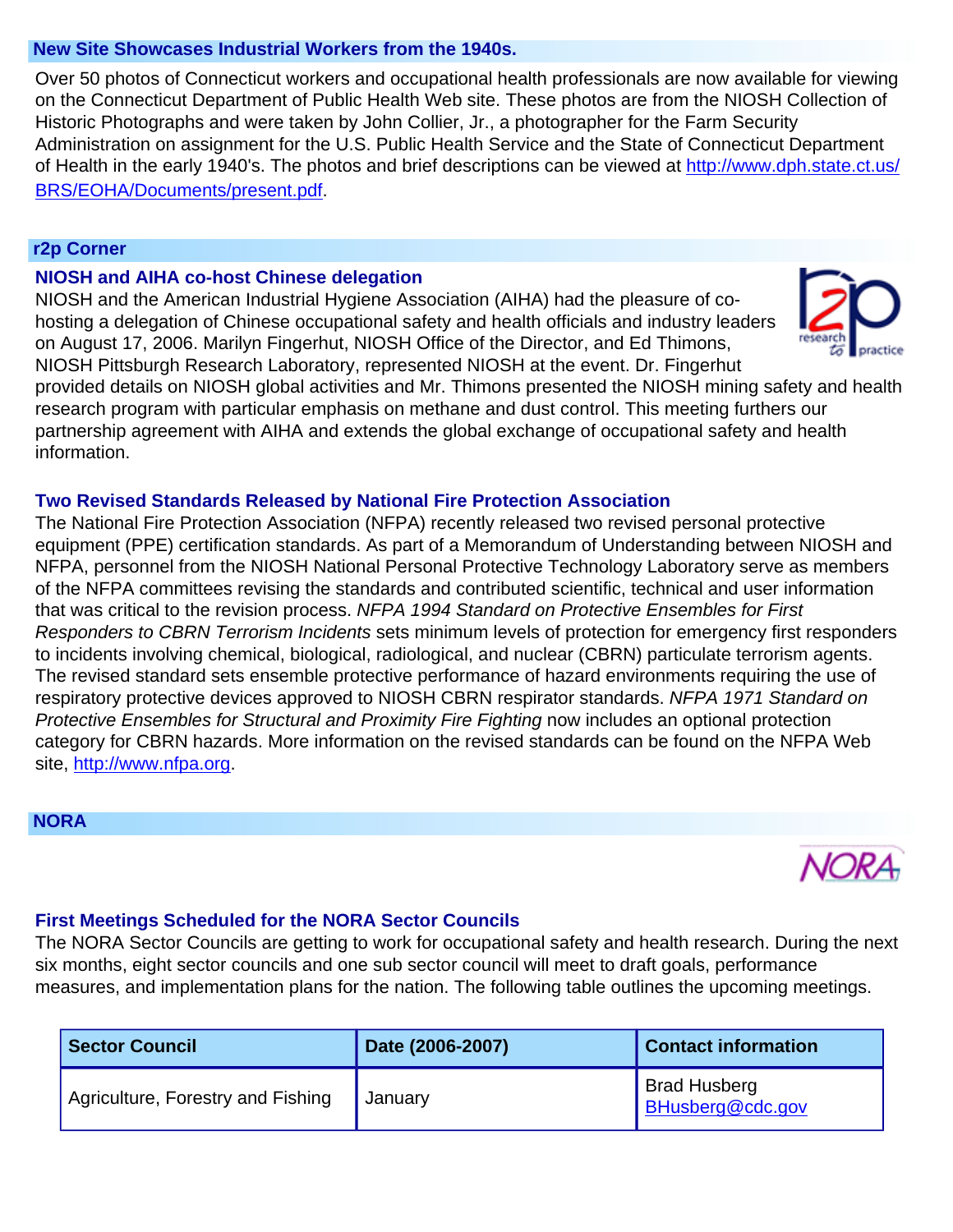| <b>Sector Council</b>                               | Date (2006-2007)      | <b>Contact information</b>               |
|-----------------------------------------------------|-----------------------|------------------------------------------|
| Construction                                        | March and September   | <b>Matt Gillen</b><br>MGillen@cdc.gov    |
| <b>Healthcare and Social Assistance</b>             | August                | Teri Palermo<br>TPalermo@cdc.gov         |
| Manufacturing                                       | November and December | <b>Mike Gressel</b><br>MGressel@cdc.gov  |
| Mining                                              | October               | <b>Jeff Welsh</b><br>JWelsh@cdc.gov      |
| <b>Services</b>                                     | September             | Dave Utterback<br>DUtterback@cdc.gov     |
| <b>Public Safety Sub Council</b>                    | October               | Dave Utterback<br>DUtterback@cdc.gov     |
| <b>Transportation, Warehousing</b><br>and Utilities | November - December   | <b>Stephanie Pratt</b><br>SPratt@cdc.gov |
| <b>Wholesale and Retail Trade</b>                   | October - November    | Vern Anderson<br>VAnderson@cdc.gov       |

The councils are designed to be representative of the sectors and knowledgeable of the many issues facing those workers but still small enough to work effectively as a group. If you want to be involved but are not called upon to be a member, stay tuned to next month's eNews to find out how you can be sector council corresponding member. As always, contact the NORA Coordinator, [NORACoordinator@cdc.gov,](mailto:NORACoordinator@cdc.gov) if you have any questions.

## <span id="page-5-1"></span><span id="page-5-0"></span> **Around NIOSH**

## **Division of Applied Research and Technology (DART)**

On August 10 – 11, NIOSH along with the National Hearing Conservation Association sponsored the "Barriers to Effective Use of Hearing Protectors" Conference in Covington, KY. The emphasis of the meeting was to identify real and perceived barriers to hearing protector wear, point out new and emerging research areas and develop best practices for meeting those barriers. Professionals from government, academia, and industry attended and presented. For more information about NIOSH research on hearing loss prevention in the workplace, visit <http://www.cdc.gov/niosh/topics/noise> or contact William Murphy at [WMurphy@cdc.gov.](mailto:WMurphy@cdc.gov)

#### <span id="page-5-2"></span>**Division of Respiratory Disease Studies (DRDS)**

A study reported in the August 25 issue of the CDC's *Morbidity and Mortality Weekly Report* finds 11 cases of advanced coal workers' pneumoconiosis in Lee and Wise counties, Virginia, a higher than expected incidence. The findings emphasize the importance of comprehensive measures to control coal mine dust effectively. The article is online at [http://www.cdc.gov/mmwr/preview/mmwrhtml/mm5533a1.htm.](http://www.cdc.gov/mmwr/preview/mmwrhtml/mm5533a1.htm)

#### <span id="page-5-3"></span>**Division of Safety Research (DSR)**

Incorporating design features based on NIOSH research of ambulance crash-related injury risk to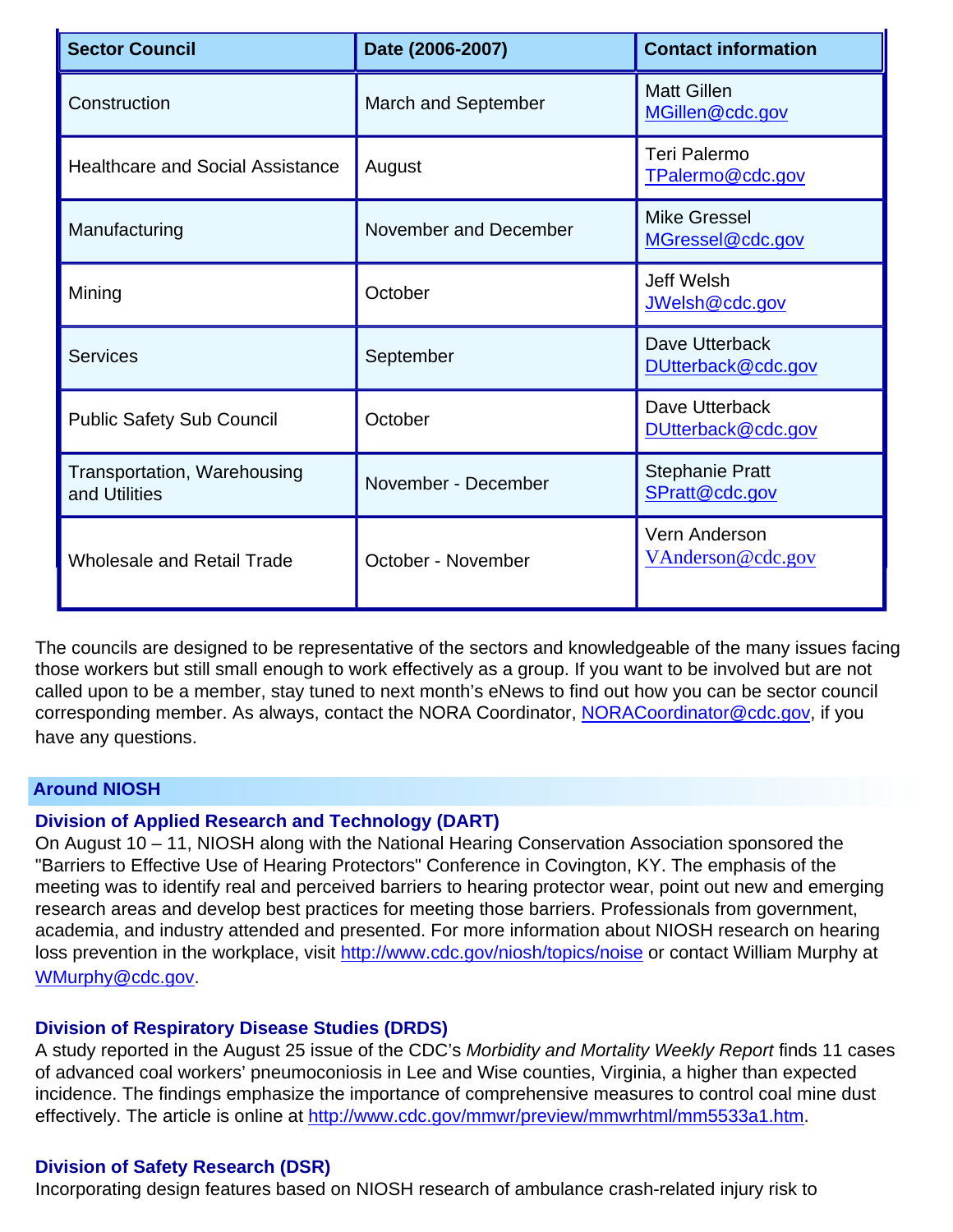emergency medical service (EMS) workers, the Winter Park, FL Fire Rescue Department has placed a new ambulance into service. In an EMSResponder. com article titled *Florida Rescuers Design Safer Ambulance*, Lt. A. J. Isaacs, the project manager, reported that some of the changes were made after reviewing NIOSH ambulance crash studies. Contact Paul Moore at [PMoore@cdc.gov](mailto:PMoore@cdc.gov) for more information on the NIOSH ambulance safety research. The EMSResponder.com article can be found at [http://www.](http://www.emsresponder.com/article/article.jsp?id=3519&siteSection=1) [emsresponder.com/article/article.jsp?id=3519&siteSection=1.](http://www.emsresponder.com/article/article.jsp?id=3519&siteSection=1)

## <span id="page-6-4"></span>**Division of Surveillance, Hazard Evaluations, and Field Studies (DSHEFS)**

Dr. Marie Haring Sweeney, Chief of the DSHEFS Surveillance Branch, was presented with an award for dedicated and effective contribution to the development of the Health Sector of Vietnam. The award was presented in

recognition of her achievements as the U.S. Health Attaché to Vietnam from October 2003 through June 2006.

## <span id="page-6-0"></span>**Education and Information Division (EID)**

NIOSH and the Institute for Work and Health, Toronto, Ontario, Canada, are conducting an updated literature review of occupational safety and health training research. The updated review will include training literature from the past decade with attention given to those factors that make training effective.

## <span id="page-6-1"></span>**Health Effects Laboratory Division (HELD)**

Dr. James Antonini recently received the American Welding Society Safety and Health Award. The award is presented annually to an individual who best encourages the advancement of welding safety and health through conducting research, education activities, development of safe practices or the dissemination of knowledge through publications or other means.

## **National Personal Protective Technology Laboratory (NPPTL)**

<span id="page-6-2"></span>NIOSH is conducting a project to establish total inward leakage (TIL) laboratory test capability and performance requirements for respirator certification. The project is initially addressing the performance requirement for half-mask respirators, including elastomeric and filtering facepiece styles. For more information on this project, please visit the NIOSH Web site at <http://www.cdc.gov/niosh/npptl/standardsdev/til/>.

## <span id="page-6-3"></span>**Pittsburgh Research Laboratory (PRL)**

Using technology initially developed by NIOSH, the TramGuard™ system has become the first Mine Safety and Health Administration (MSHA) approved [proximity detection system](#page-8-7) for remote control continuous mining machines. The system was designed to reduce the number of fatalities and injuries among miners working near continuous mining machines. The mention of a trademarked product does not constitute a NIOSH commercial endorsement. More information on the MSHA action is available at [http://www.msha.](http://www.msha.gov/MEDIA/PRESS/2006/NR060829.asp) [gov/MEDIA/PRESS/2006/NR060829.asp](http://www.msha.gov/MEDIA/PRESS/2006/NR060829.asp).

## <span id="page-6-5"></span>**Spokane Research Laboratory (SRL)**

On August 3-5, 2006, the Spokane Research Laboratory hosted the *Major Hazard Risk Assessment* course presented by Professor Jim Joy of the University of Queensland, Mineral Industry Safety and Health Centre (MISHC). Attendees came from all sectors of the mining industry and included representatives from Consol Energy, Phelps Dodge, Newmont, Teck Cominco, Stillwater Mining, and Revett Mining. SRL's Floyd Varley, who organized the initial course, will host a follow-up course Risk Assessment Facilitator's course the week of September 11th.



Crash test dummy head strike against CPR seat cabinetry during ambulance crash test.



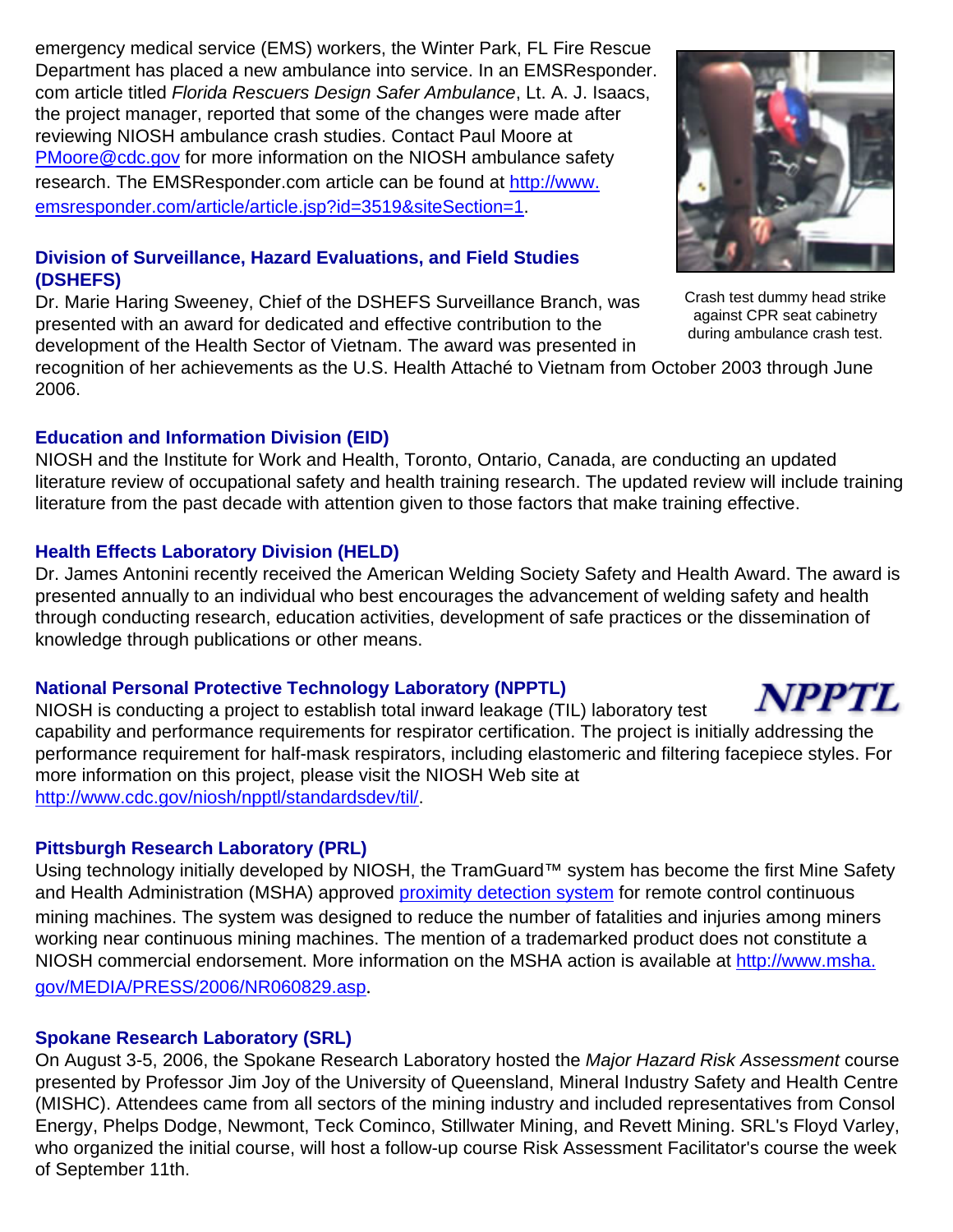#### <span id="page-7-4"></span> **News From Our Partners**

#### <span id="page-7-5"></span>**AAOHN to debut conference for leadership achievement in September**

The American Association of Occupational Health Nurses (AAOHN) will hold its annual Conference for Leadership Advancement, formerly Conference of Leaders, in Long Beach, CA, September 13-15, 2006. Details of the conference, including registration information, can be found on the AAOHN Web site at [http://](http://www.aaohn.org/) [www.aaohn.org.](http://www.aaohn.org/)

#### **Communication Products**

### <span id="page-7-6"></span>*Preventing Asthma and Death from MDI Exposure During Spray-on Truck Bed Liner and Related Applications*

NIOSH requests assistance in preventing asthma, other respiratory diseases, and death from exposure to methylenebis (phenyl isocyanate) (MDI). More than 10,000 U.S. workers are potentially exposed to MDI during spray-on truck bed lining operations. NIOSH recommendations on reducing exposures are provided in at <http://www.cdc.gov/niosh/docs/2006-149>.

#### <span id="page-7-7"></span>**NIOSH videos available as audio pod casts**

The NIOSH videos "Working with Stress"<http://www.cdc.gov/niosh/docs/video/stress1.html> and "Violence on the Job" <http://www.cdc.gov/niosh/docs/video/violence.html>were featured as audio pod casts in the unveiling of the new U.S. Centers for Disease Control and Prevention (CDC) Pod cast site, [http://www2a.](http://www2a.cdc.gov/podcasts) [cdc.gov/podcasts](http://www2a.cdc.gov/podcasts). These audio versions were adapted form the existing NIOSH videos of the same name <http://www.cdc.gov/niosh/docs/video>. The new CDC Pod cast site features pod casts, transcripts and video versions of CDC publications.

#### <span id="page-7-0"></span>*Proceedings of the First American Conference on Human Vibration*

A NIOSH proceedings document is available from the *First American Conference on Human Vibration* was held June 5-7, 2006 in Morgantown, WV. The meeting showcased the most recent research regarding the physiological effects of vibration and explored the etiology of vibration-induced disorders and illuminated opportunities for their diagnoses, treatment and prevention. The proceedings document can be found at [http://www.cdc.gov/niosh/docs/2006-140.](http://www.cdc.gov/niosh/docs/2006-140)

#### <span id="page-7-1"></span>**Glutaraldehyde Topic Page**

NIOSH has developed a new safety and health topic page for glutaraldehyde, [http://www.cdc.gov/niosh/](http://www.cdc.gov/niosh/topics/glutaraldehyde) [topics/glutaraldehyde](http://www.cdc.gov/niosh/topics/glutaraldehyde). Glutaraldehyde is a colorless, oily, liquid-chemical with a pungent odor and is used in a variety of industries. Workers can be exposed to glutaraldehyde through inhalation or skin contact potentially resulting in upper and lower respiratory problems, eye irritation and dermatitis.

#### **Health Hazard Evaluations**

<span id="page-7-2"></span>The following Health Hazard Evaluation Reports have been released.

<span id="page-7-3"></span>● *Evaluation of physical and psychological symptoms following Hurricane Katrina.* NIOSH investigators responded to requests from union and management representatives to evaluate physical and psychological symptoms among employees of the New Orleans Fire Department and the New Orleans Police Department in the immediate aftermath of Hurricane Katrina. The full reports are available at<http://www.cdc.gov/niosh/hhe/reports/pdfs/2006-0023-3003.pdf> (NOFD) and [http://](http://www.cdc.gov/niosh/hhe/reports/pdfs/2006-0027-3001.pdf) [www.cdc.gov/niosh/hhe/reports/pdfs/2006-0027-3001.pdf](http://www.cdc.gov/niosh/hhe/reports/pdfs/2006-0027-3001.pdf) (NOPD).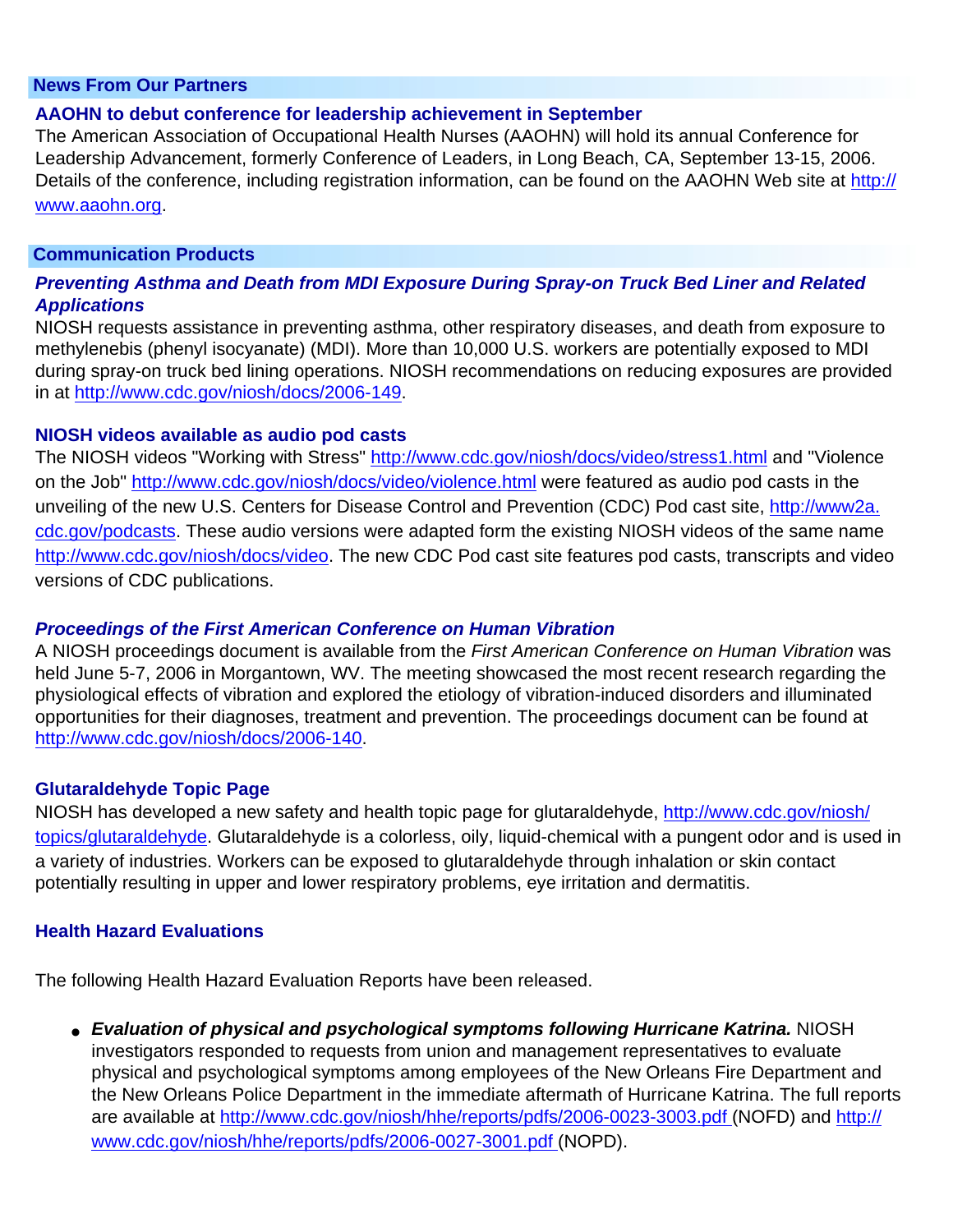- *Evaluation of exposure at a newspaper printing facility.* NIOSH investigators responded to an employee request to evaluate exposures to ethylene glycol, propylene glycol, volatile organic compounds, respirable particulate matter, and carbon monoxide. The full report is available at [http://](http://www.cdc.gov/niosh/hhe/reports/pdfs/2005-0361-3005.pdf) [www.cdc.gov/niosh/hhe/reports/pdfs/2005-0361-3005.pdf](http://www.cdc.gov/niosh/hhe/reports/pdfs/2005-0361-3005.pdf).
- <span id="page-8-0"></span>• *Evaluation of exposures in a university research laboratory.* NIOSH investigators responded to management request to evaluate potential employee exposure to aerosolized *Mycobacterium tuberculosis (M. tuberculosis)* in an animal bio-safety level 3 (ABSL3) laboratory. The full report is available at<http://www.cdc.gov/niosh/hhe/reports/pdfs/2004-0081-3002.pdf>.
- <span id="page-8-1"></span>● *Evaluation of dermatitis and exposure to metalworking fluids exposure.* NIOSH investigators responded to a union local's request at a facility that manufactures tapered steel roller bearings for use in industrial and agricultural equipment. The full report is available at [http://www.cdc.gov/niosh/](http://www.cdc.gov/niosh/hhe/reports/pdfs/2004-0399-3007.pdf) [hhe/reports/pdfs/2004-0399-3007.pdf](http://www.cdc.gov/niosh/hhe/reports/pdfs/2004-0399-3007.pdf).

### <span id="page-8-3"></span> **Upcoming Events**

### <span id="page-8-4"></span>*Contact Dermatitis 2006 – Blending Science with Best Practice*

A combined meeting of the Experimental Contact Dermatitis Research Group and the American Contact Dermatitis Society will be held September 28–30, 2006, in Baltimore, MD. The meeting will focus on both the basic and applied science, and the clinical science of contact dermatitis. More information is available at [http://www.cdc.gov/niosh/topics/skin/cd2006.](http://www.cdc.gov/niosh/topics/skin/cd2006)

### <span id="page-8-5"></span>*Noise-Induced Hearing Loss in Children at Work and Play*

NIOSH and several partners will cosponsor *Noise-Induced Hearing Loss (NIHL) in Children at Work and Play*, October 19–20, 2006, in Cincinnati, Ohio. The conference will focus on the issue of NIHL in children who sometimes begin working as early as age 10-12 years, often in noisy environments, such as construction, agriculture, entertainment, and landscaping. More information on the conference is available at [http://www.hearingconservation.org/conf\\_childrenconf.html](http://www.hearingconservation.org/conf_childrenconf.html).

### <span id="page-8-6"></span>*International Conference on Nanotechnology Occupational and Environmental Health and Safety: Research to Practice*

NIOSH and the University of Cincinnati will cosponsor the *International Conference on Nanotechnology Occupational and Environmental Health and Safety: Research to Practice*, December 3-8, 2006, in Cincinnati, Ohio. For more information, visit the conference Web site at [http://www.uc.edu/noehs.](http://www.uc.edu/noehs) The conference follows other successful international forums cosponsored by NIOSH in Buxton, U.K., in 2004, Minneapolis in 2006, and Miami earlier in 2006.

#### <span id="page-8-2"></span> **Word of the Month**

<span id="page-8-7"></span>**Proximity detection systems** are designed to keep miners from being run over, crushed or pinned when they are positioned too close to a continuous mining machine by providing automatic proximity detection and shutdown of the continuous mining machine.